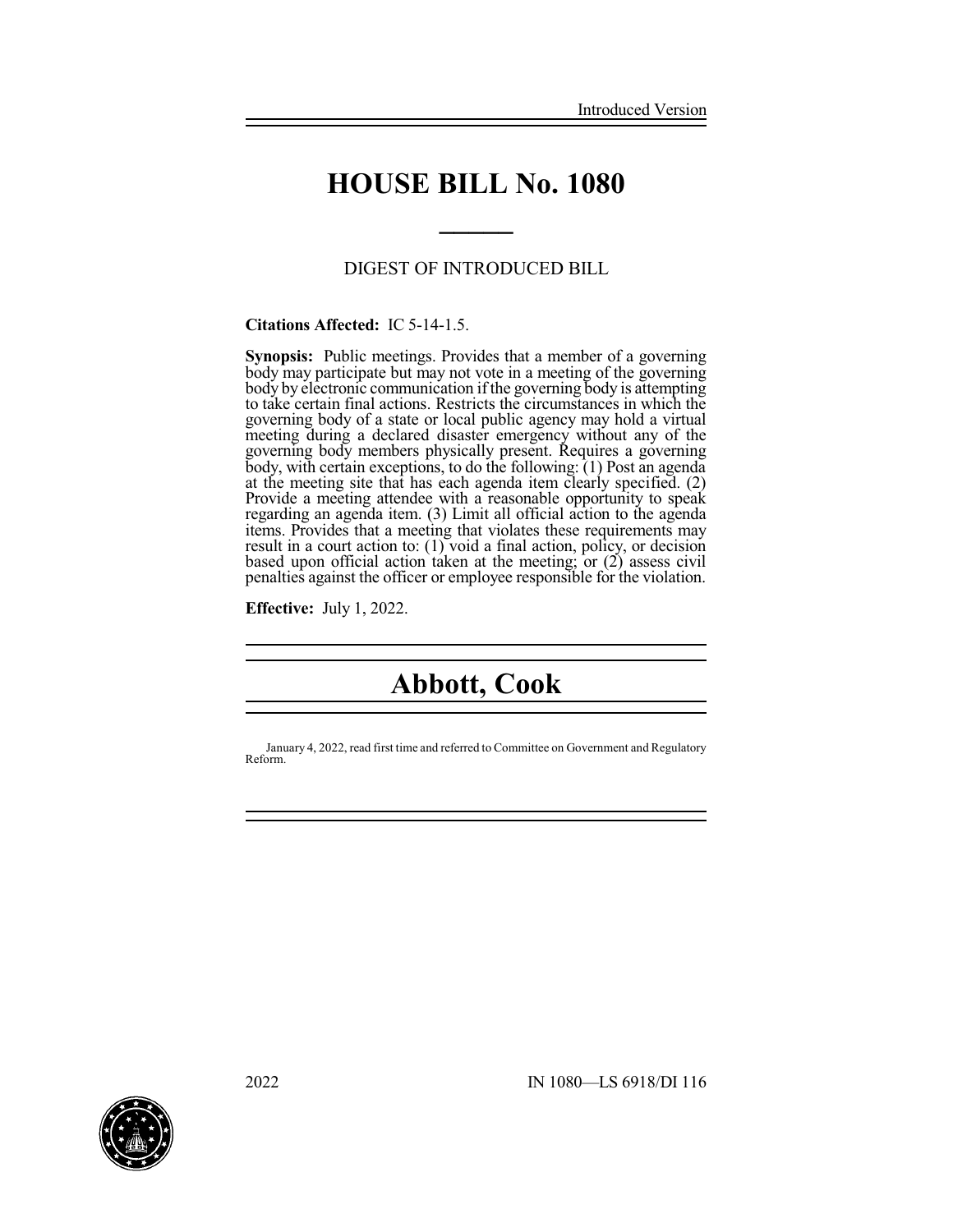### Introduced

#### Second Regular Session of the 122nd General Assembly (2022)

PRINTING CODE. Amendments: Whenever an existing statute (or a section of the Indiana Constitution) is being amended, the text of the existing provision will appear in this style type, additions will appear in **this style type**, and deletions will appear in this style type.

Additions: Whenever a new statutory provision is being enacted (or a new constitutional provision adopted), the text of the new provision will appear in **this style type**. Also, the word **NEW** will appear in that style type in the introductory clause of each SECTION that adds a new provision to the Indiana Code or the Indiana Constitution.

Conflict reconciliation: Text in a statute in *this style type* or *this style type* reconciles conflicts between statutes enacted by the 2021 Regular Session of the General Assembly.

## **HOUSE BILL No. 1080**

A BILL FOR AN ACT to amend the Indiana Code concerning state and local administration.

*Be it enacted by the General Assembly of the State of Indiana:*

| 1 | SECTION 1. IC 5-14-1.5-3.5, AS AMENDED BY P.L.137-2021,                |
|---|------------------------------------------------------------------------|
| 2 | SECTION 22, IS AMENDED TO READ AS FOLLOWS [EFFECTIVE                   |
| 3 | JULY 1, 2022]: Sec. 3.5. (a) This section applies only to a governing  |
| 4 | body of a public agency of a political subdivision, other than a       |
| 5 | governing body of an airport authority, a department of aviation, or a |
| 6 | conservancy district as set forth in section 3.6 of this chapter.      |
| 7 | (b) Subject to subsection (i), a member of the governing body of a     |
| 8 | public agency who is not physically present at a meeting of the        |
| Q | coverning body may participate in a meeting by any electronic means    |

9 governing body may participate in a meeting by any electronic means 10 of communication that does the following:

11 (1) Allows all participating members of the governing body to 12 simultaneously communicate with each other.

13 (2) Allows the public to simultaneously attend and observe the 14 meeting. However, this subdivision does not apply to a meeting 15 held in executive session.

16 Subject to subsection (i), a governing body member who participates 17 in the meeting by an electronic means of communication shall be

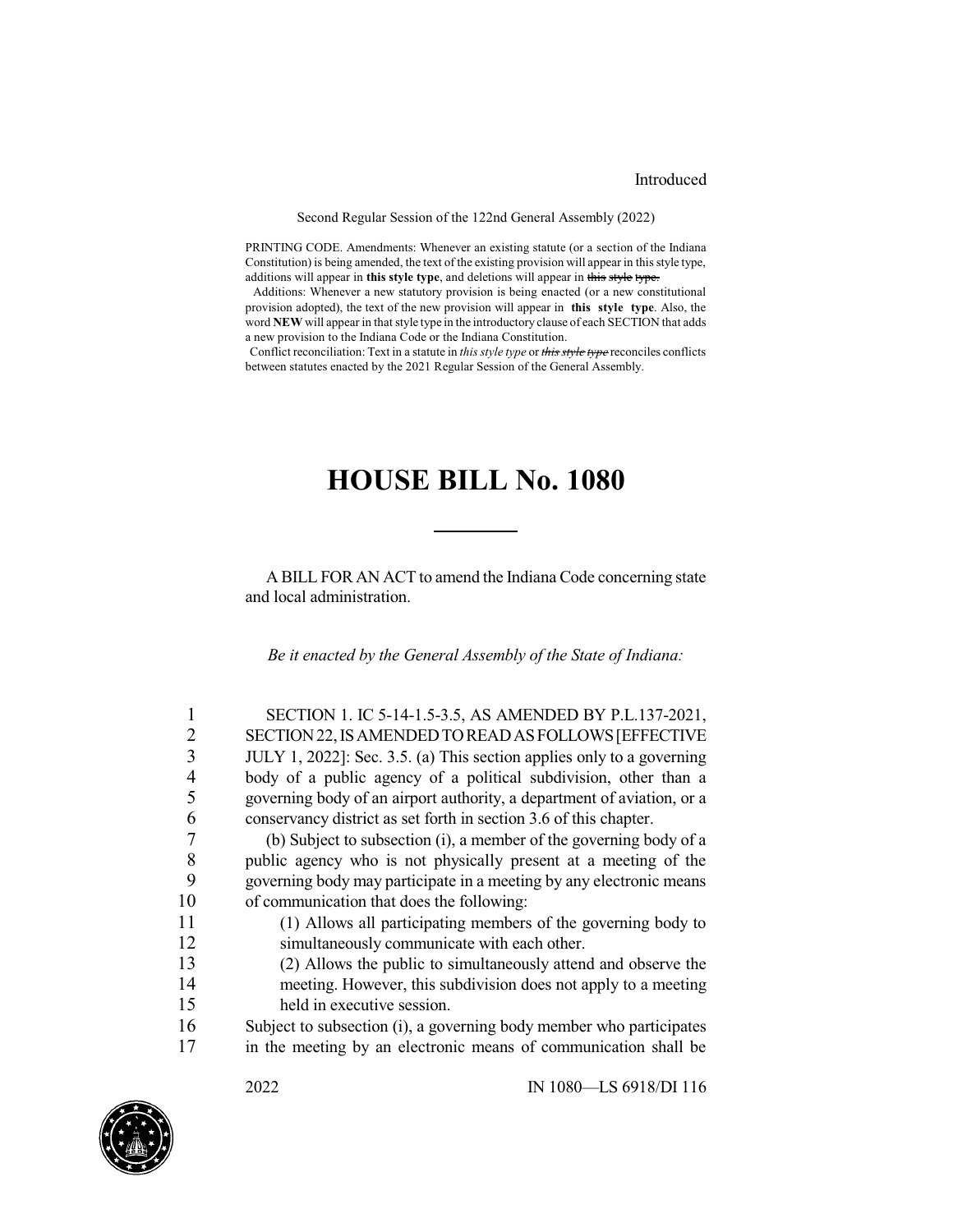1 considered present for purposes of establishing a quorum but may 2 participate in any final action taken at the meeting only if the member<br>3 can be seen and heard. can be seen and heard. 4 (c)Atechnologicalfailure in an electronicmeans of communication 5 that disrupts or prevents:<br>6 (1) the simultaneous  $(1)$  the simultaneous communication between a member who is 7 not physically present at the meeting and the governing body; or (2) a member of the public who is not present at the meeting from 8 (2) a member of the public who is not present at the meeting from<br>9  $\alpha$  attending and observing the meeting 9 attending and observing the meeting;<br>10 does not prevent the governing body from does not prevent the governing body from conducting the meeting or 11 affect the validity of an action taken by the governing body at the 12 meeting if the sum of the governing body members physically present<br>13 at the meeting and the governing body members participating by at the meeting and the governing body members participating by 14 electronic communication without technological failure satisfy the 15 quorum and (if a final action is taken) the voting requirements of the 16 governing body. 17 (d) The governing body shall adopt a written policy establishing the procedures that apply to a member's participation in a meeting by an procedures that apply to a member's participation in a meeting by an 19 electronic means of communication. The governing body may establish 20 procedures that are more restrictive than the procedures established by 21 this section. The policy adopted under this section may include:<br>22 (1) limiting the number of members who may participal  $(1)$  limiting the number of members who may participate by 23 electronic communication in any one (1) meeting; 24 (2) limiting the total number of meetings that the governing body 25 mayconduct in a calendar year byelectronic communication; and 26 (3) requiring a member, except in the case of a meeting called to 27 deal with an emergency under section 5(d) of this chapter, who 28 plans to attend a meeting by any electronic means of communication to notify the presiding officer within a certain communication to notify the presiding officer within a certain 30 period of time before the meeting, as specified by the governing 31 body, so that arrangements may be made for the member's 32 participation by electronic communication. 33 (e) The memoranda prepared under section 4 of this chapter for a<br>34 meeting in which a member participates by an electronic means of 34 meeting in which a member participates by an electronic means of communication must: communication must: 36 (1) state the name of each member of the governing body who: 37 (A) was physically present at the place where the meeting was 38 conducted;<br>39 (B) particip 39 (B) participated in the meeting by using any electronic means 40 of communication; and 41 (C) was absent; and 42 (2) identify the electronic means of communication by which:

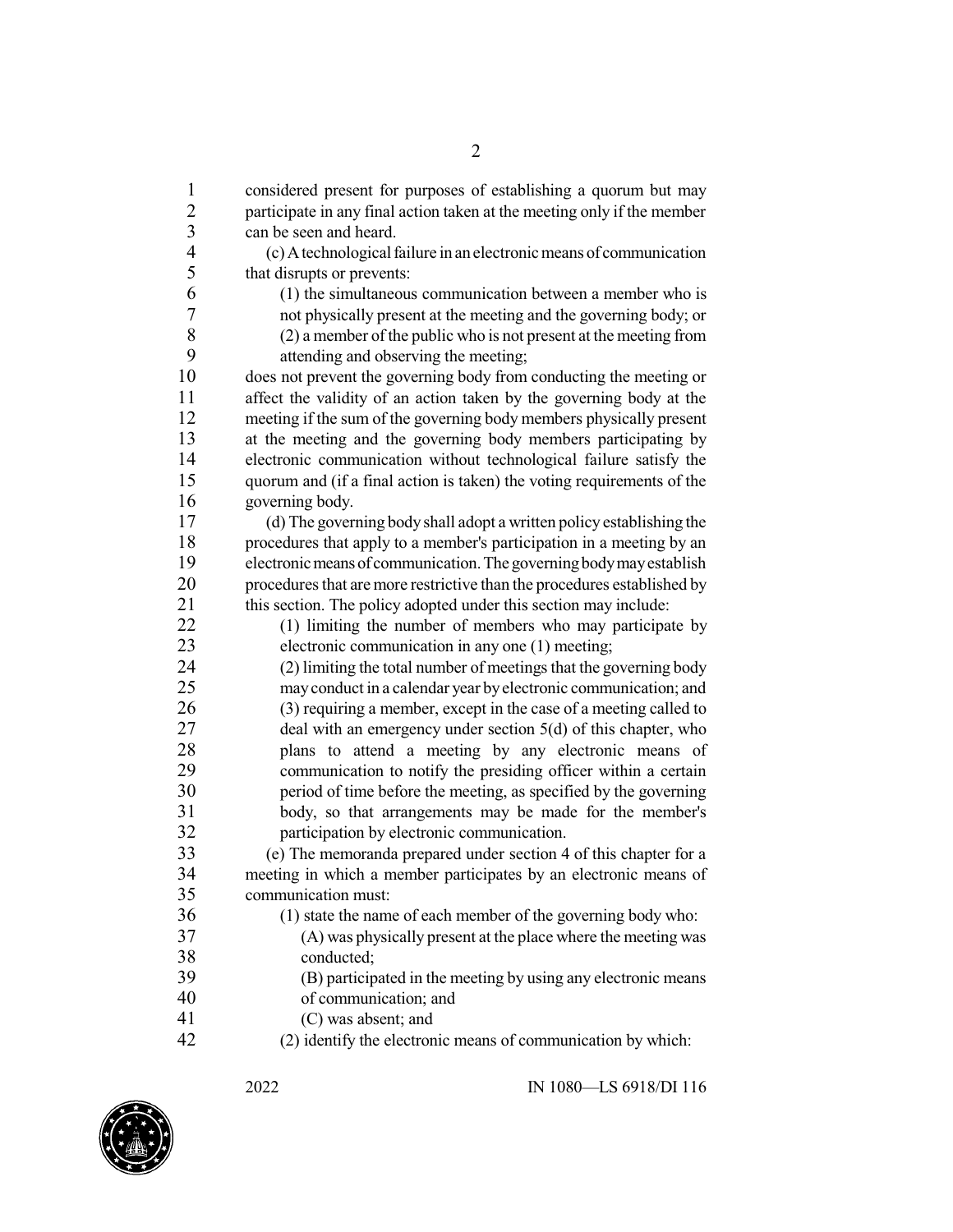| $\mathbf{1}$             | (A) members of the governing body participated in the                                                                        |
|--------------------------|------------------------------------------------------------------------------------------------------------------------------|
|                          | meeting; and                                                                                                                 |
| $\frac{2}{3}$            | (B) the public attended and observed the meeting, if the                                                                     |
| $\overline{\mathcal{A}}$ | meeting was not held in executive session.                                                                                   |
| 5                        | (f) All votes taken during a meeting under this section must be taken                                                        |
| 6                        | by roll call vote.                                                                                                           |
| $\boldsymbol{7}$         | (g) At least fifty percent $(50\%)$ of the members of the governing                                                          |
| 8                        | body must be physically present at a meeting.                                                                                |
| 9                        | (h) A member of the governing body may not attend more than fifty                                                            |
| 10                       | percent (50%) of the governing body's meetings in a calendar year by                                                         |
| 11                       | means of electronic communication, unless the member's electronic                                                            |
| 12                       | participation is due to:                                                                                                     |
| 13                       | (1) military service;                                                                                                        |
| 14                       | (2) illness or other medical condition;                                                                                      |
| 15                       | (3) death of a relative; or                                                                                                  |
| 16                       | (4) an emergency involving actual or threatened injury to persons                                                            |
| 17                       | or property.                                                                                                                 |
| 18                       | (i) A member of a governing body may not participate but may not                                                             |
| 19                       | vote in a meeting of the governing body by electronic communication                                                          |
| 20                       | if the governing body is attempting to take final action to:                                                                 |
| 21                       | $(1)$ adopt a budget;                                                                                                        |
| 22                       | (2) make a reduction in personnel;                                                                                           |
| 23                       | (3) initiate a referendum;                                                                                                   |
| 24                       | (4) establish or increase a fee;                                                                                             |
|                          |                                                                                                                              |
| 25                       | (5) establish or increase a penalty;                                                                                         |
| 26                       | (6) use the governing body's eminent domain authority; or                                                                    |
| 27                       | (7) establish, raise, or renew a tax.                                                                                        |
| 28                       | (j) A governing body may not prohibit a member of the governing                                                              |
| 29                       | attending consecutive<br>meetings<br>from<br>by electronic<br>body                                                           |
| 30                       | communication. A member may attend two (2) consecutive meetings                                                              |
| 31                       | (a set of meetings) by electronic communication. A member shall                                                              |
| 32                       | physically attend at least one (1) meeting between sets of meetings that                                                     |
| 33                       | the member attends by electronic communication, unless the member's                                                          |
| 34                       | absence is due to:                                                                                                           |
| 35                       | (1) military service;                                                                                                        |
| 36                       | (2) illness or other medical condition;                                                                                      |
| 37                       | (3) death of a relative; or                                                                                                  |
| 38                       | (4) an emergency involving actual or threatened injury to persons                                                            |
| 39                       | or property.                                                                                                                 |
| 40                       | SECTION 2. IC 5-14-1.5-3.7, AS ADDED BY P.L.88-2021,                                                                         |
| 41<br>42                 | SECTION 7, IS AMENDED TO READ AS FOLLOWS [EFFECTIVE<br>JULY 1, 2022]: Sec. 3.7. (a) This section applies only if: As used in |

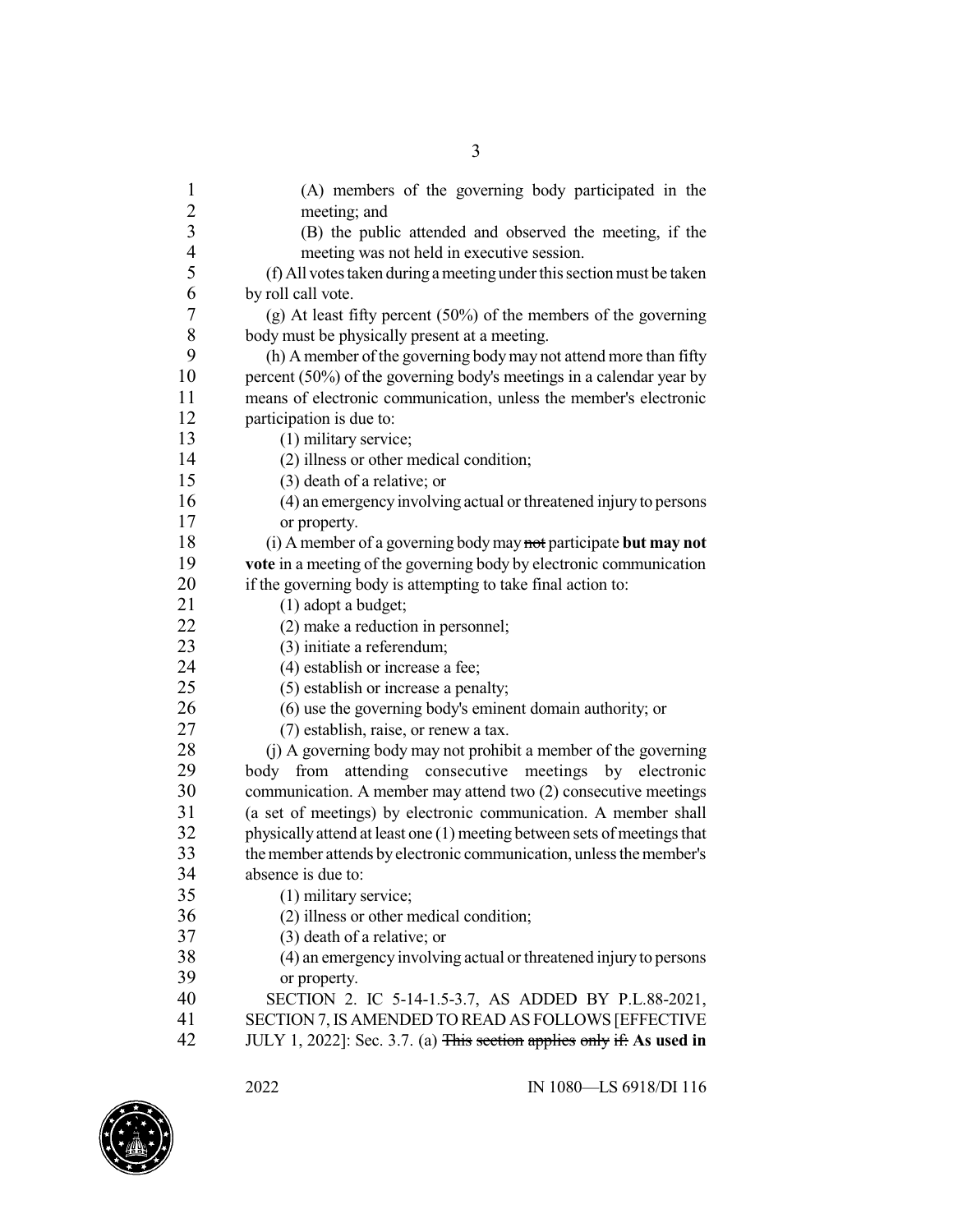| $\mathbf{1}$             | this section, "disaster emergency" means:                           |
|--------------------------|---------------------------------------------------------------------|
| $\overline{2}$           | $(1)$ the governor declares a disaster emergency declared by the    |
| 3                        | governor under IC 10-14-3-12; or                                    |
| $\overline{\mathcal{L}}$ | (2) the executive (as defined in IC $36-1-2-5$ ) of a political     |
| 5                        | subdivision declares a local disaster emergency declared by the     |
| 6                        | executive (as defined in IC 36-1-2-5) of a political subdivision    |
| 7                        | under IC 10-14-3-29.                                                |
| 8                        | (b) Notwithstanding section 3.5 or 3.6 of this chapter, the members |
| 9                        | of a governing body are not required to be physically present at a  |
| 10                       | meeting until: if:                                                  |
| 11                       | (1) the disaster emergency order explicitly states:                 |
| 12                       | (A) that the provisions contained in this section shall go          |
| 13                       | into effect; and                                                    |
| 14                       | (B) the date:                                                       |
| 15                       | (i) upon which the provisions contained in this section             |
| 16                       | become effective; and                                               |
| 17                       | (ii) the provisions contained in this section expire;               |
| 18                       | (2) the disaster emergency or local disaster emergency is           |
| 19                       | terminated is in effect for all or part of the area within the      |
| 20                       | governing body's jurisdiction; and                                  |
| 21                       | (3) because of the particular danger, threat, or emergency          |
| 22                       | conditions that are the basis for the declaration of the disaster   |
| 23                       | emergency, meeting in person is prohibited.                         |
| 24                       | (c) If the members of a governing body are not required to be       |
| 25                       | physically present at a meeting under subsection (b), the members   |
| 26                       | of a governing body may meet by any means of electronic             |
| 27                       | communication, if the following are satisfied:                      |
| 28                       | (1) At least a quorum of the members of the governing body          |
| 29                       | participate in the meeting by means of electronic communication     |
| 30                       | or in person.                                                       |
| 31                       | (2) The public is able to simultaneously attend and observe the     |
| 32                       | meeting. However, this subdivision does not apply to a meeting      |
| 33                       | held in executive session.                                          |
| 34                       | (c) (d) The memoranda for a meeting prepared under section 4 of     |
| 35                       | this chapter for a meeting held under this section must:            |
| 36                       | (1) state the name of each member of the governing body who:        |
| 37                       | (A) participated in the meeting by using any electronic means       |
| 38                       | of communication; and                                               |
| 39                       | (B) was absent; and                                                 |
| 40                       | (2) identify the electronic means of communication by which:        |
| 41                       | (A) members of the governing body participated in the               |
| 42                       | meeting; and                                                        |

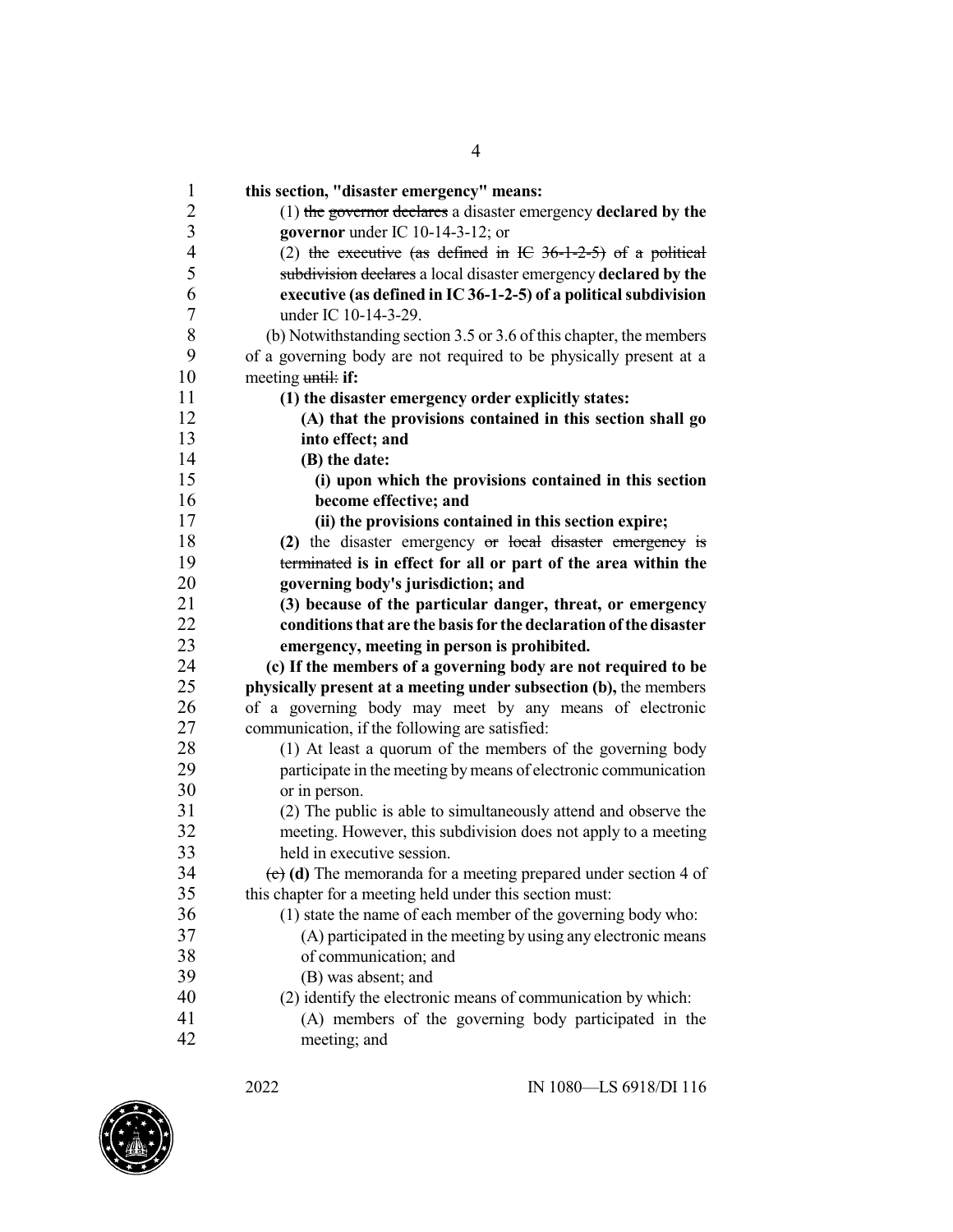(B) the public attended and observed the meeting, if the meeting was not held in executive session. (d) **(e)** All votes taken during a meeting under this section must be taken by roll call vote. SECTION 3. IC 5-14-1.5-5.5 IS ADDED TO THE INDIANA CODE AS A **NEW** SECTION TO READ AS FOLLOWS [EFFECTIVE JULY 1, 2022]: **Sec. 5.5. (a) This section does not apply to the following: (1) A quasi-judicial proceeding or a meeting held in executive session. (2) An official act that must be taken to deal with an emergency situation affecting the public health, welfare, or safety, if compliance with this section would cause an unreasonable delay in the ability ofthe governing body to act. (3) Official acts that are ministerial, including approval of minutes and ceremonial proclamations. (b) As used in this section, "attendee" means a member of the public who is physically present at a meeting of a governing body. The term does not include a person who attends a meeting by electronic communication.**<br>21 **c**) The governing bod **(c) The governing body shall provide attendees, or group representatives under a procedure established under subsection (f)(2), with a reasonable opportunity to speak to the governing body regarding an agenda item before or during the governing body's discussion or consideration of an agenda item. The opportunity to speak may be at: (1) the same meeting at which the governing body takes official action on the agenda item; or (2) a meeting that is within reasonable proximity in time before the meeting at which the governing body takes the official action. (d) Except as otherwise provided in a procedure or restriction described subsection (f), if the governing body determines that there is insufficient meeting time for all attendees, or all group representatives under a procedure established under subsection (f)(2),to speak on an agenda item at a meeting, the governing body may defer or continue testimony on the agenda item until the governing body's next meeting. However, a governing body may nottake final action on any agenda item until after all attendees, or all group representatives under a procedure established under subsection (f)(2), have been provided a reasonable opportunity to speak on the agenda item.**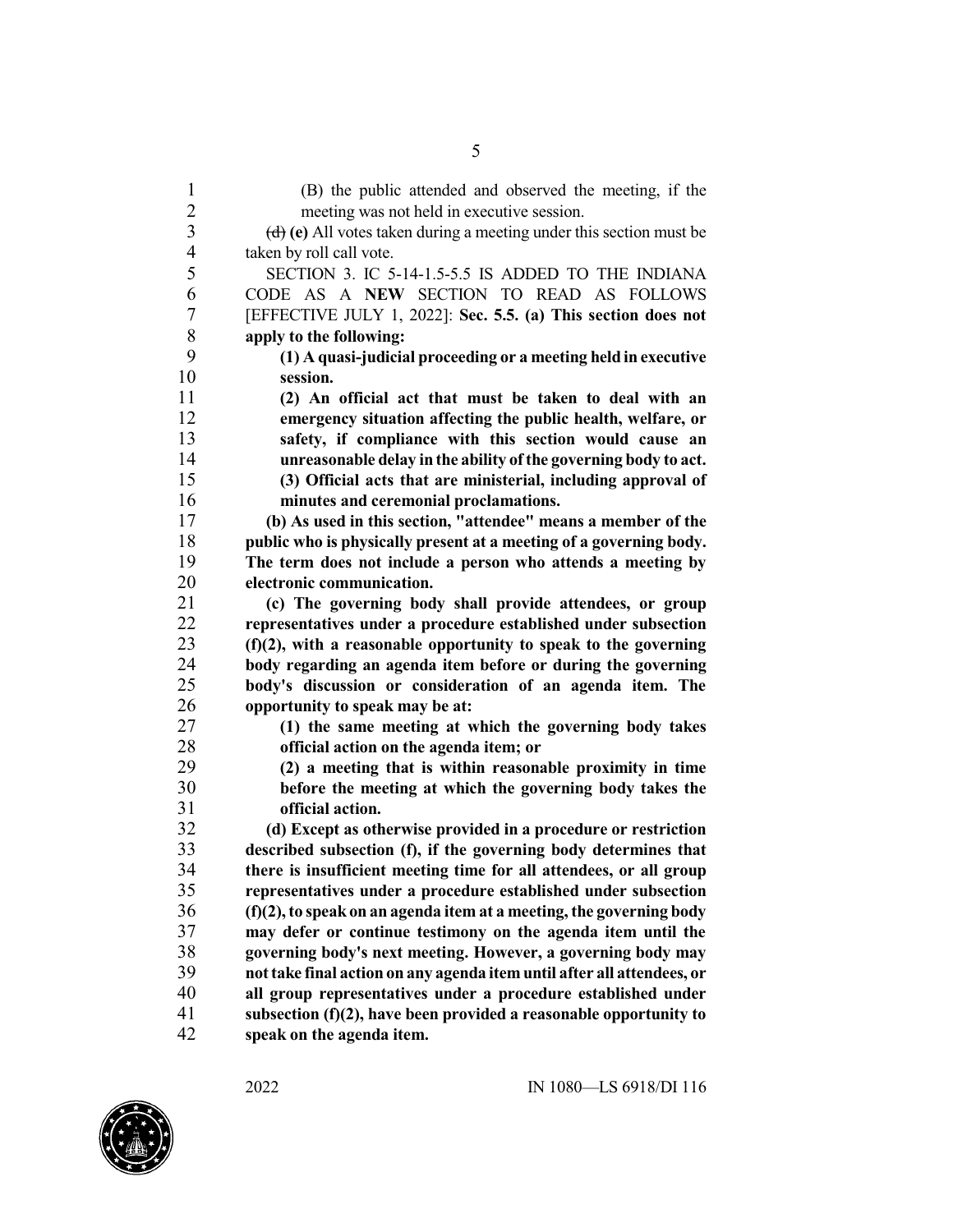| 1              | (e) The governing body shall prepare and post a meeting agenda         |
|----------------|------------------------------------------------------------------------|
| $\overline{2}$ | in accordance with section 4 of this chapter at least forty-eight (48) |
| $\overline{3}$ | hours before the convening time for the meeting. The agenda shall      |
| $\overline{4}$ | include the following:                                                 |
| 5              | (1) All items to be considered by the governing body at the            |
| 6              | meeting. Each agenda item must be described with sufficient            |
| 7              | clarity and specificity to give a reasonable person notice of the      |
| 8              | issue to be discussed at the meeting.                                  |
| 9              | (2) A comment period before or during the governing body's             |
| 10             | discussion or consideration of an agenda item that provides            |
| 11             | attendees a reasonable opportunity to speak directly to the            |
| 12             | governing body on an agenda item.                                      |
| 13             | (f) The governing body may adopt reasonable rules or policies          |
| 14             | governing attendee testimony, including the following:                 |
| 15             | (1) Reasonable restrictions on the length of time that an              |
| 16             | attendee may speak on an agenda item. However, a policy or             |
| 17             | rule may not limit an attendee to less than three (3) minutes          |
| 18             | of testimony on an agenda item, regardless of whether the              |
| 19             | attendee speaks on behalf of one (1) or more persons.                  |
| 20             | (2) Procedures for allowing group representatives instead of           |
| 21             | individual group members to address the governing body                 |
| 22             | where there is a large number of attendees at a meeting who            |
| 23             | have indicated a desire to speak.                                      |
| 24             | (3) Prescribing forms for an attendee to communicate the               |
| 25             | attendee's desire to:                                                  |
| 26             | (A) comment or indicate support, opposition, or neutrality             |
| 27             | on an agenda item; or                                                  |
| 28             | (B) designate a representative to speak for the attendee or            |
| 29             | the attendee's group on an agenda item.                                |
| 30             | (4) Reasonable time limit restrictions for the total amount of         |
| 31             | time allotted to take attendee testimony.                              |
| 32             | (g) This section does not prohibit the governing body from             |
| 33             | taking reasonable steps to maintain order in a meeting, including      |
| 34             | removal of any attendee who is willfully disruptive of the meeting.    |
| 35             | (h) The governing body shall provide attendees and any other           |
| 36             | member of the public a reasonable opportunity to submit data,          |
| 37             | views, or arguments, in writing, on any agenda item. However, the      |
| 38             | governing body may not require an attendee to provide written          |
| 39             | testimony instead of speaking on an agenda item.                       |
| 40             | SECTION 4. IC 5-14-1.5-7, AS AMENDED BY P.L.134-2012,                  |
| 41             | SECTION 15, IS AMENDED TO READ AS FOLLOWS [EFFECTIVE                   |
| 42             | JULY 1, 2022]: Sec. 7. (a) An action may be filed by any person in any |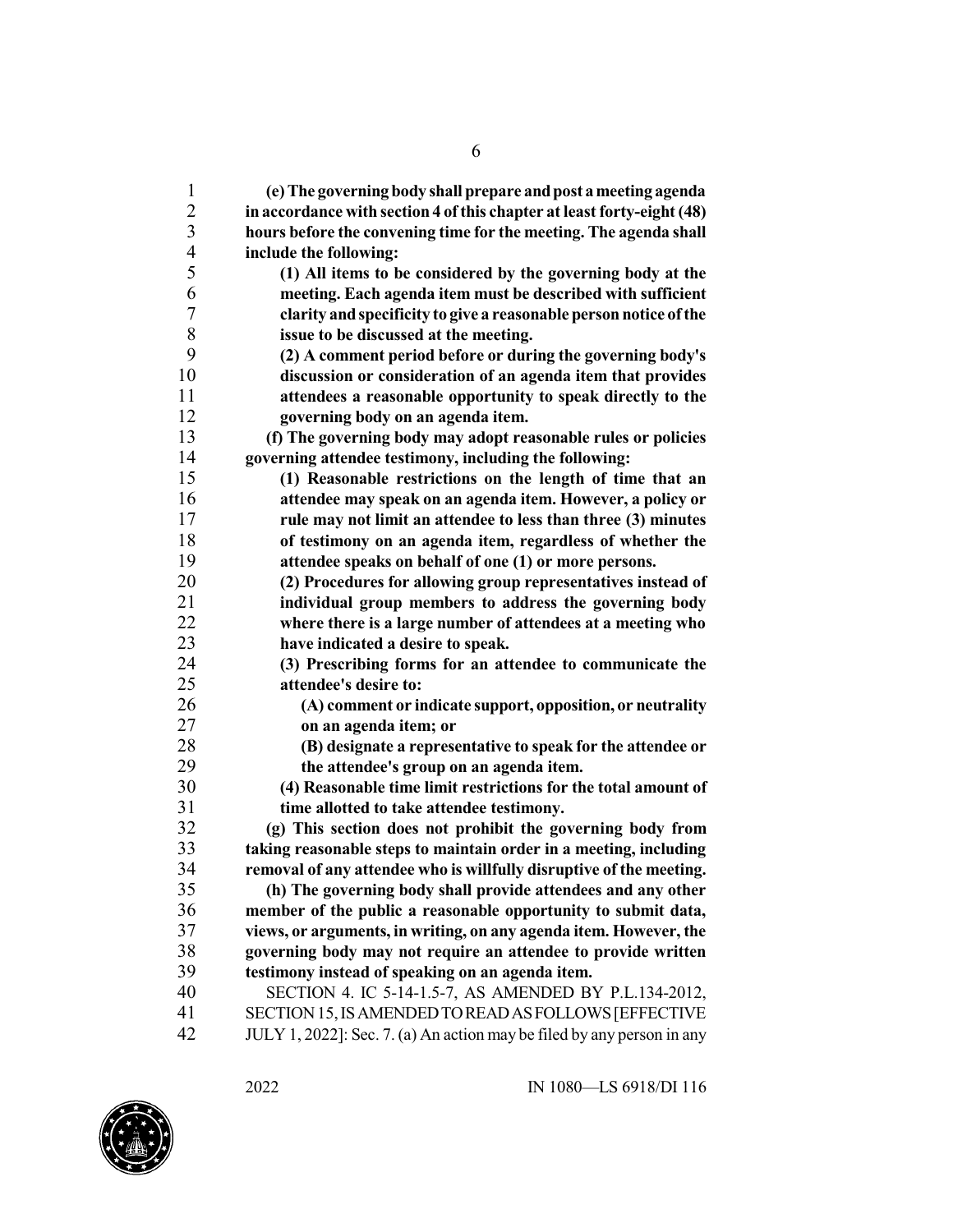| $\mathbf{1}$<br>$\overline{2}$ | court of competent jurisdiction to do one (1) or more of the following:<br>(1) Obtain a declaratory judgment.               |
|--------------------------------|-----------------------------------------------------------------------------------------------------------------------------|
| $\overline{3}$                 | (2) Enjoin continuing, threatened, or future violations of this                                                             |
| $\overline{4}$                 | chapter. or                                                                                                                 |
| 5                              |                                                                                                                             |
| 6                              | (3) Declare void any policy, decision, or final action:                                                                     |
| 7                              | (A) taken at an executive session in violation of section $3(a)$ of<br>this chapter;                                        |
| 8                              | (B) taken at any meeting of which notice is not given in                                                                    |
| 9                              | accordance with section 5 of this chapter;                                                                                  |
| 10                             | (C) that is based in whole or in part upon official action taken                                                            |
| 11                             | at any:                                                                                                                     |
| 12                             | (i) executive session in violation of section $3(a)$ of this                                                                |
| 13                             | chapter;                                                                                                                    |
| 14                             | (ii) meeting of which notice is not given in accordance with                                                                |
| 15                             | section 5 of this chapter; or                                                                                               |
| 16                             | (iii) series of gatherings in violation of section 3.1 of this                                                              |
| 17                             | chapter; or                                                                                                                 |
| 18                             | (D) taken at a meeting held in a location in violation of section                                                           |
| 19                             | 8 of this chapter.                                                                                                          |
| 20                             | (4) Declare void any policy, decision, or final action that is                                                              |
| 21                             | based in whole or in part upon:                                                                                             |
|                                |                                                                                                                             |
|                                |                                                                                                                             |
| 22<br>23                       | (A) official action taken at a meeting for which an agenda<br>is not posted in accordance with sections 4 and 5.5 of this   |
| 24                             | chapter;                                                                                                                    |
| 25                             | (B) official action taken on a subject matter that is not                                                                   |
| 26                             | included as an agenda item in accordance with sections 4                                                                    |
| 27                             | and 5.5 of this chapter; or                                                                                                 |
| 28                             | (C) final action taken on an agenda item without providing                                                                  |
| 29                             | attendees with a reasonable opportunity to speak directly                                                                   |
| 30                             | to the governing body on the agenda item before final                                                                       |
| 31                             | action is taken.                                                                                                            |
| 32                             | The plaintiff need not allege or prove special damage different from                                                        |
| 33                             | that suffered by the public at large.                                                                                       |
| 34                             | (b) Regardless of whether a formal complaint or an informal inquiry                                                         |
| 35                             | is pending before the public access counselor, any action to declare any                                                    |
| 36                             | policy, decision, or final action of a governing body void, or to enter an                                                  |
| 37                             | injunction which would invalidate any policy, decision, or final action                                                     |
| 38                             | of a governing body, based on violation of this chapter occurring before                                                    |
| 39                             | the action is commenced, shall be commenced:                                                                                |
| 40                             | (1) prior to the delivery of any warrants, notes, bonds, or                                                                 |
| 41<br>42                       | obligations if the relief sought would have the effect, if granted,<br>of invalidating the notes, bonds, or obligations; or |

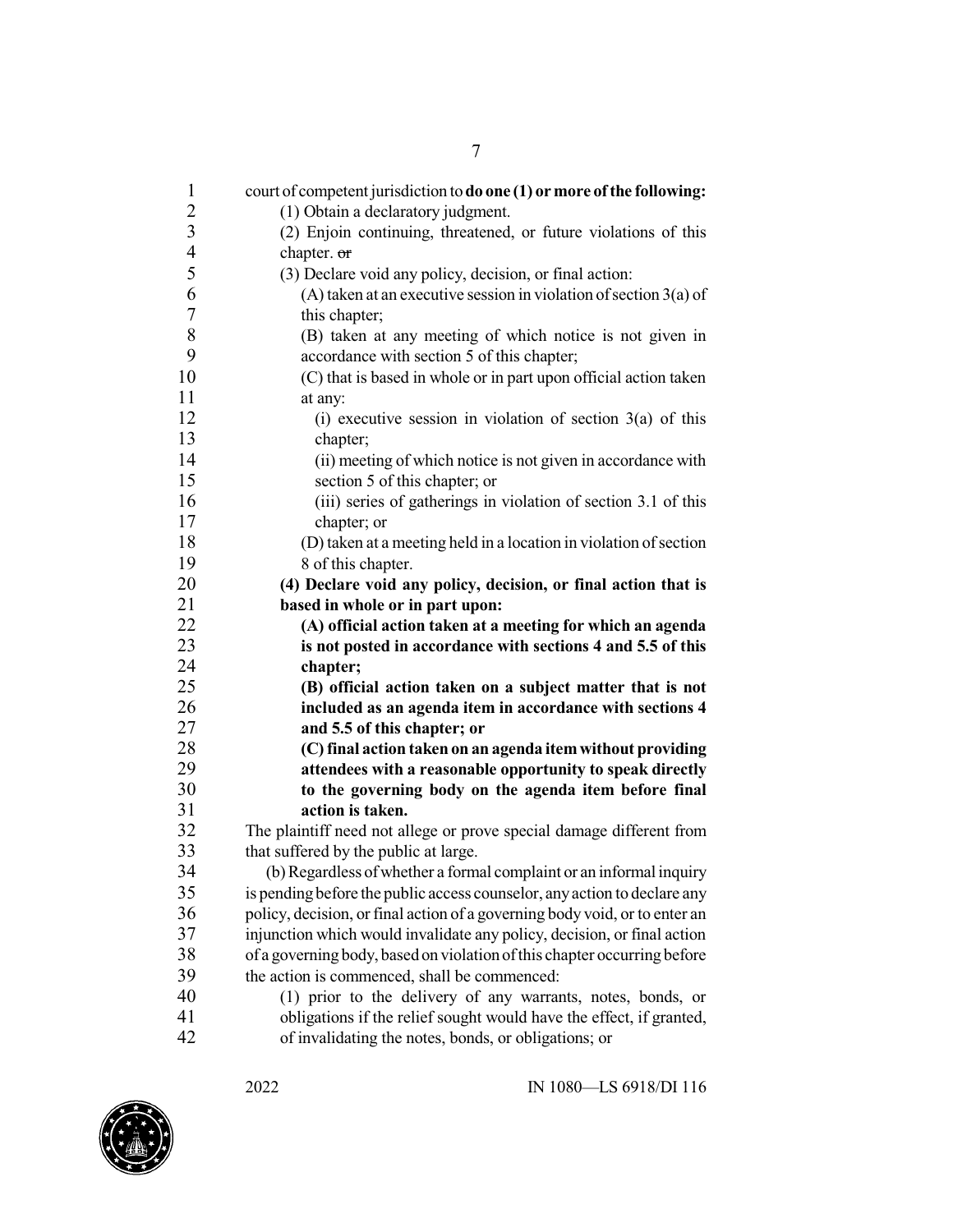| $\mathbf{1}$             | (2) with respect to any other subject matter, within thirty (30)           |
|--------------------------|----------------------------------------------------------------------------|
| $\overline{c}$           | days of either:                                                            |
| $\overline{3}$           | (A) the date of the act or failure to act complained of; or                |
| $\overline{\mathcal{L}}$ | (B) the date that the plaintiff knew or should have known that             |
| 5                        | the act or failure to act complained of had occurred;                      |
| 6                        | whichever is later. If the challenged policy, decision, or final action is |
| 7                        | recorded in the memoranda or minutes of a governing body, a plaintiff      |
| 8                        | is considered to have known that the act or failure to act complained of   |
| 9                        | had occurred not later than the date that the memoranda or minutes are     |
| 10                       | first available for public inspection.                                     |
| 11                       | (c) If a court finds that a governing body of a public agency has          |
| 12                       | violated this chapter, it may not find that the violation was cured by the |
| 13                       | governing body by only having taken final action at a meeting that         |
| 14                       | complies with this chapter.                                                |
| 15                       | (d) In determining whether to declare any policy, decision, or final       |
| 16                       | action void, a court shall consider the following factors among other      |
| 17                       | relevant factors:                                                          |
| 18                       | (1) The extent to which the violation:                                     |
| 19                       | (A) affected the substance of the policy, decision, or final               |
| 20                       | action:                                                                    |
| 21                       | (B) denied or impaired access to any meetings that the public              |
| 22                       | had a right to observe and record; and                                     |
| 23                       | (C) prevented or impaired public knowledge or understanding                |
| 24                       | of the public's business.                                                  |
| 25                       | (2) Whether voiding of the policy, decision, or final action is a          |
| 26                       | necessary prerequisite to a substantial reconsideration of the             |
| 27                       | subject matter.                                                            |
| 28                       | (3) Whether the public interest will be served by voiding the              |
| 29                       | policy, decision, or final action by determining which of the              |
| 30                       | following factors outweighs the other:                                     |
| 31                       | (A) The remedial benefits gained by effectuating the public                |
| 32                       | policy of the state declared in section 1 of this chapter.                 |
| 33                       | (B) The prejudice likely to accrue to the public if the policy,            |
| 34                       | decision, or final action is voided, including the extent to               |
| 35                       | which persons have relied upon the validity of the challenged              |
| 36                       | action and the effect declaring the challenged action void                 |
| 37                       | would have on them.                                                        |
| 38                       | (4) Whether the defendant acted in compliance with an informal             |
| 39                       | inquiry response or advisory opinion issued by the public access           |
| 40                       | counselor concerning the violation.                                        |
| 41                       | (e) If a court declares a policy, decision, or final action of a           |
| 42                       | governing body of a public agency void, the court may enjoin the           |

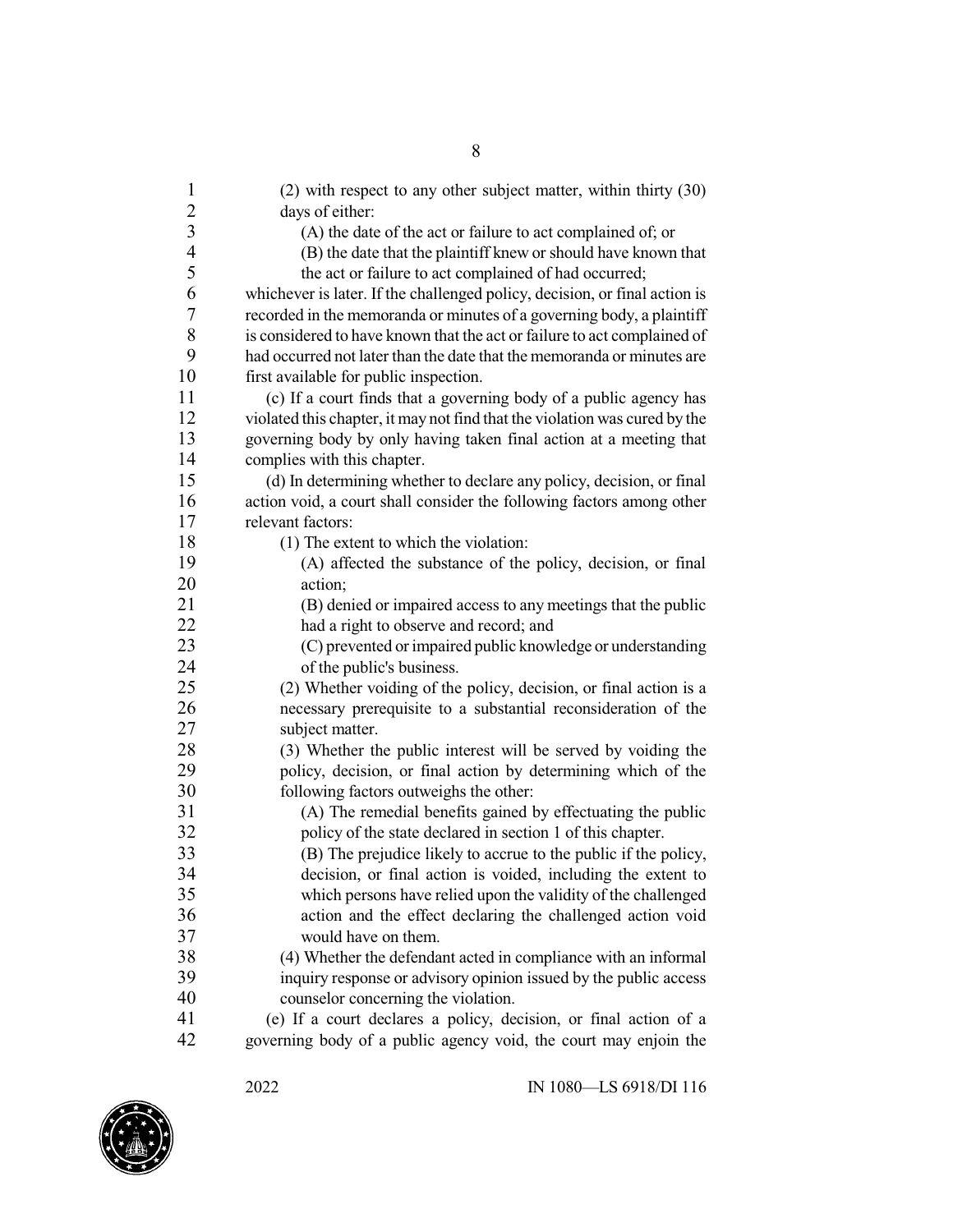governing body from subsequently acting upon the subject matter of the voided act until it has been given substantial reconsideration at a meeting or meetings that comply with this chapter. (f) In any action filed under this section, a court shall award 5 reasonable attorney's fees, court costs, and other reasonable expenses<br>6 of litigation to the prevailing party if: of litigation to the prevailing party if: 7 (1) the plaintiff prevails; or<br>8 (2) the defendant prevails a (2) the defendant prevails and the court finds that the action is<br>  $9$  frivolous and vexatious 9 frivolous and vexatious.<br>10 The plaintiff is not eligible form The plaintiff is not eligible for the awarding of attorney's fees, court costs, and other reasonable expenses if the plaintiff filed the action without first seeking and receiving an informal inquiry response or 13 advisory opinion from the public access counselor, unless the plaintiff can show the filing of the action was necessary to prevent a violation of this chapter. (g) A court may assess a civil penalty under section 7.5 of this chapter only if the plaintiff obtained an advisory opinion from the 18 public access counselor before filing an action under this section as set forth in section 7.5 of this chapter. (h) A court shall expedite the hearing of an action filed under this 21 section.<br>22 SEC SECTION 5. IC 5-14-1.5-7.5, AS ADDED BY P.L.134-2012, SECTION16,ISAMENDEDTOREADASFOLLOWS[EFFECTIVE JULY 1, 2022]: Sec. 7.5. (a) This section applies only to an individual who is: (1) an officer of a public agency; or (2) employed in a management level position with a public 28 agency.<br>29 (b) If an in 29 (b) If an individual with the specific intent to violate the law fails to perform a duty imposed on the individual under this chapter by: perform a duty imposed on the individual under this chapter by: (1) failing to give proper notice of a regular meeting, special meeting, or executive session; (2) taking final action outside a regular meeting or special 34 meeting;<br>35 (3) partic  $(3)$  participating in a secret ballot during a meeting; (4) discussing in an executive session subjects not eligible for discussion in an executive session; 38 (5) failing to prepare a memorandum of a meeting as required by<br>39 section 4 of this chanter:  $\sigma$ section 4 of this chapter;  $\sigma$  (6) participating in at least one (1) gathering of a series of gatherings under section 3.1 of this chapter;

**(7) failing to post a meeting agenda in accordance with**

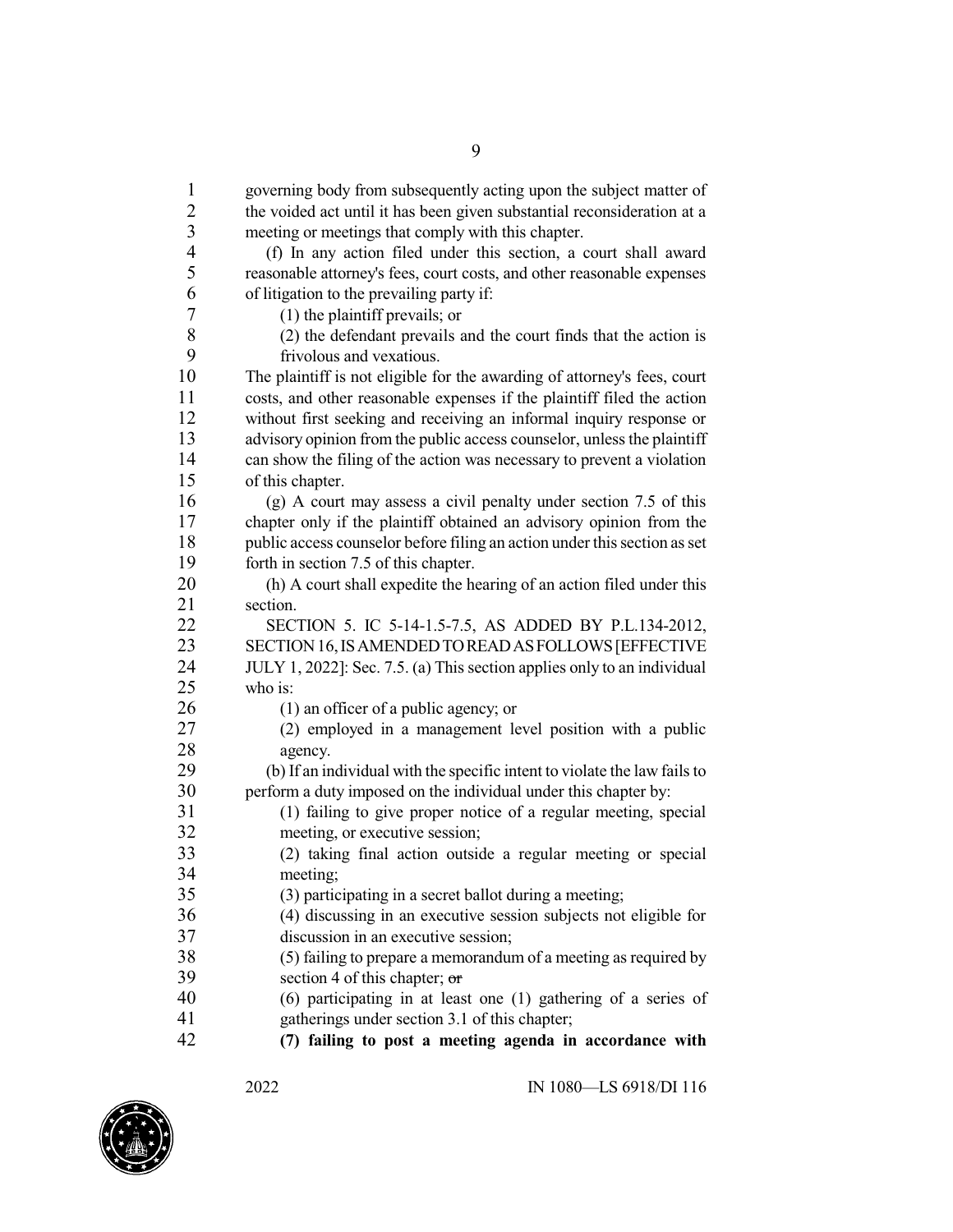**sections 4 and 5.5 of this chapter; (8) discussing a subject matter that is not included as an agenda item; (9) failing to provide meeting attendees with a reasonable opportunity to speak directly to the governing body on an agenda item; or (10) failing to provide attendees and any other member of the public a reasonable opportunity to submit data, views, or arguments, inwriting, on any agenda iteminaccordance with section 5.5(h) of this chapter;** the individual and the public agencyare subject to a civil penalty under subsection (f). (c) A civil penalty may only be imposed as part of an action filed 14 under section 7 of this chapter. A court may not impose a civil penalty under this section unless the public access counselor has issued an advisory opinion: (1) to the complainant and the public agency; (2) that finds that the individual or public agency violated this chapter; and (3) before the action under section 7 of this chapter is filed. Nothing in this section prevents both the complainant and the public 22 agency from requesting an advisory opinion from the public access counselor. 24 (d) It is a defense to the imposition of a civil penalty under this section that the individual failed to perform a duty under subsection (b) section that the individual failed to perform a duty under subsection (b) in reliance on either of the following: (1) An opinion of the public agency's legal counsel. (2) An opinion of the attorney general. (e) Except as provided in subsection (i), in an action filed under section 7 ofthis chapter, a court may impose a civil penalty against one (1) or more of the following: (1) The individual named as a defendant in the action. 33 (2) The public agency named as a defendant in the action.<br>34 (f) The court may impose against each defendant list (f) The court may impose against each defendant listed in subsection (c) the following civil penalties: (1) Not more than one hundred dollars (\$100) for the first violation. 38 (2) Not more than five hundred dollars (\$500) for each additional violation. violation. A civil penalty imposed under this section is in addition to any other civil or criminal penalty imposed. However, in any one (1) action brought under section 7 of this chapter, a court may impose only one